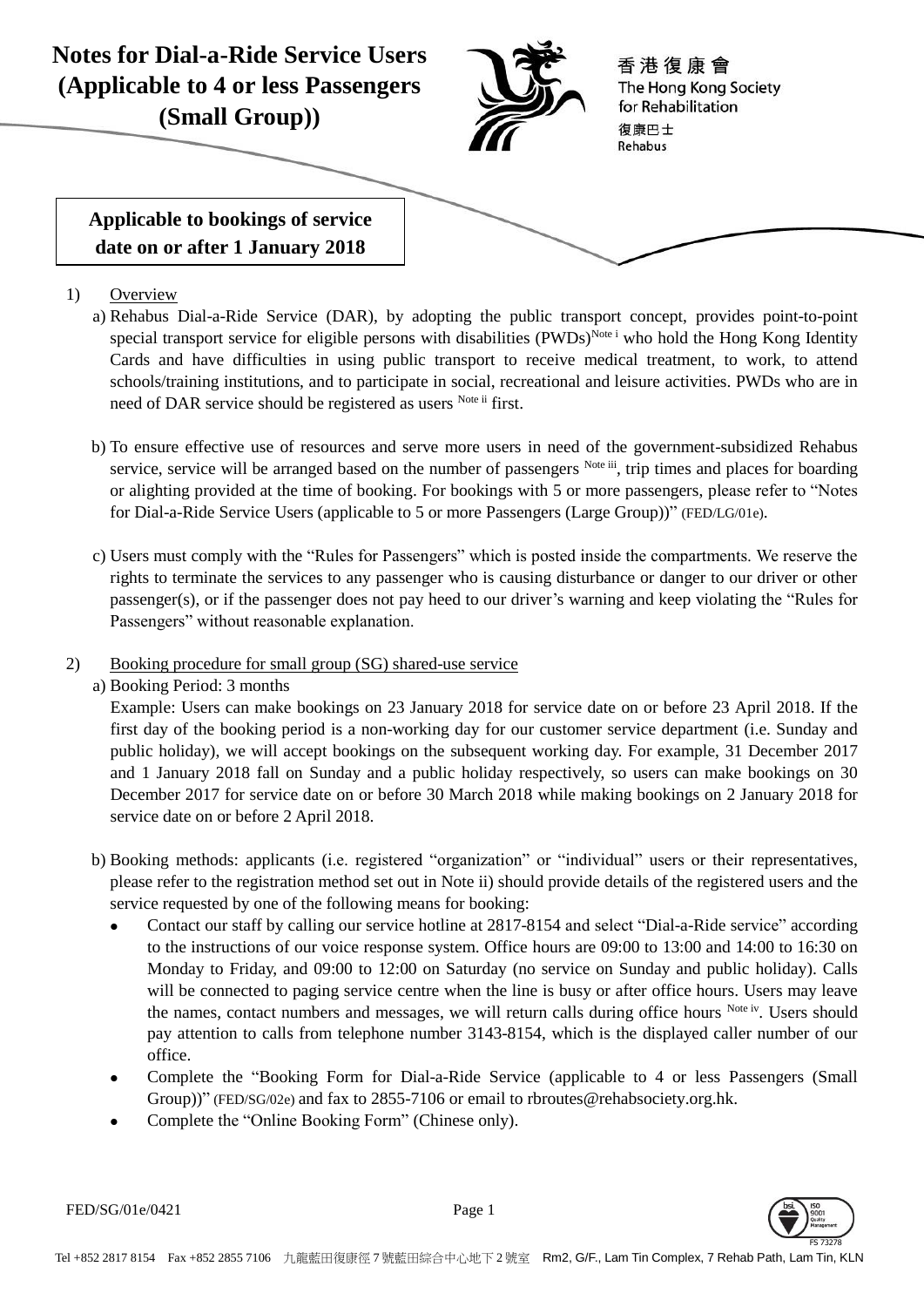Attention: Our staff will input the details of bookings in the system (i.e. the status as "to be confirmed (stand-by)"), and all SG bookings will be processed for shared-use arrangement. Please refer to paragraph 2c below for notification of result of service arrangement

Once the booking is placed in the system, our staff will contact each user by phone Note iv and provide the user with a "booking reference number" assigned by the computer system Note v. For enquiry or any change of booking, users just need to provide this booking reference number and our staff can swiftly check the details of the booking concerned for follow-up.

If the required trip has 2 or more stops (i.e. multiple stops), users must confirm the schedule or complete and return "Dial-a-Ride Service Passenger Boarding & Alighting Schedule" (FED/01e) at least 7 working days before the service date. If users fail to submit the exact schedule that will subsequently affect the service arrangement, they will have to pay the surcharges in accordance with "Dial-a-Ride Service Surcharges and Waiving Mechanism" (FED/10).

c) Notification of result of service arrangement:

- There are 2 rounds of scheduling for SG bookings:
	- i. First round: around one month before the service date
	- ii. Second round: around 7 working days before the service date (earlier scheduling will be made in case of public holidays)
- For users who make SG bookings before the first round of scheduling: an SMS message will be sent to each user about the result of booking around one month before the service date. Successful applicant will receive an SMS message stating "service arranged" and users do not need to reply to the message. Unsuccessful applicants whose requested service have not been arranged during the first round of scheduling will also receive an SMS message. The requested service by unsuccessful applicants will be re-considered during the second round of scheduling (i.e. around 7 working days before the service date).
- For users who make SG bookings after the first round but before the second round of scheduling: trip information will be notified to successful applicants by phone around 7 working days before the service date Note iv. In the event that we are unable to contact the successful applicants, SMS messages will be sent out, they have to contact us for service confirmation before the deadline, so as to ensure effective use of resources. SMS messages will also be sent to unsuccessful applicants so that they can arrange for alternate transport modes.
- For users who make SG bookings after the second round of scheduling or have yet to be arranged services: please refer to paragraph 2g below.
- d) Notification of trip information (i.e. name and contact number of the assigned driver and vehicle registration number): trip information will be notified to users around 7 working days before the service date, users may contact the driver directly on the service day if necessary.
	- For bookings not involving multiple stops, trip information will be notified to users by phone on the next working day after scheduling Note iv. If the phone call is unanswered and the contact no. is connected to the voice mail box service, our staff will leave the trip information in the voice mail box for user's checking at any time.
	- For bookings involving multiple stops, we will fax the schedule with trip information printed on it to users after scheduling. If users have not yet received the fax before noon on the next working day after scheduling, please contact us.
	- Users may also call our service hotline at 2817-8154 on the next working day after scheduling for trip information.
- e) Change of booking: to minimize the impact on shared-use arrangement, scheduling and the chances of other users enjoying the service, users should avoid making changes on booking after scheduling. For any subsequent changes of booking information (irrespective of bookings as "accepted" or "to be confirmed") due to particular reasons, users should inform us as soon as possible. Since shared-use service may have been

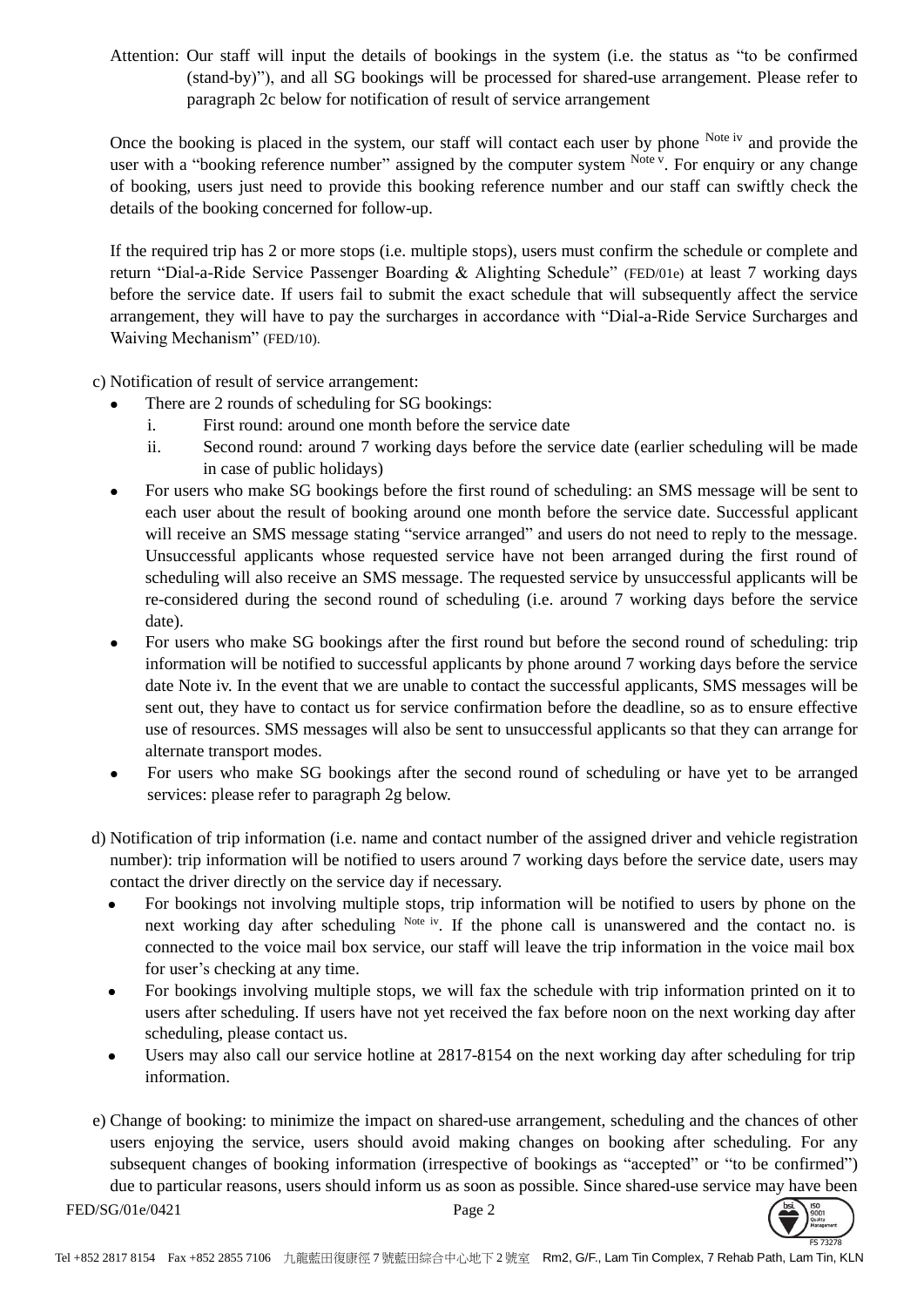arranged for SG bookings, the status of the bookings may change from "accepted" to "to be confirmed" due to the change of booking information (such as trip time or number/location of boarding/alighting point) and surcharges may be levied.

- For bookings not involving multiple stops, users should call our service hotline at 2817-8154.
- For bookings involving multiple stops, it depends on whether the users have submitted the schedule or not. For users who have submitted the schedule, they should mark the relevant changes clearly on the schedule by following the instructions set out in the section headed "Points to note" contained in "Dial-a-Ride Service Passenger Boarding & Alighting Schedule" (FED/01e). For users who have not yet submitted the schedule, they can call our service hotline at 2817-8154.
- If the service day is a holiday or during non-office hours of our service hotline, users should call at 2816-6701 or emergency pager 7100-0288 for changing or cancelling certain boarding/alighting points. (Our staff will only answer the messages for emergency cases occurred on the service day from the paging service centre. Users may leave the names, contact numbers and booking reference numbers Note iv .)
- f) Cancellation of booking: regardless of the reasons for cancellation, users should inform us of the cancellation as soon as possible so that the resources released can be re-arranged for other users in need. Our staff will provide the user with a Cancellation Reference Number assigned by the computer system Note vi. Cancellation of booking may involve surcharges.
	- Notification of cancellation before the service date: users should contact our staff by calling our service hotline at 2817-8154 during office hours.
	- Cancellation of bookings on service date or after office hours on the day before the service date: users may call at 2816-6701 or emergency pager 7100-0288. (Our staff will only answer the messages for emergency cases occurred on the service day from the paging service centre. Users may leave the names, contact numbers and booking reference numbers Note iv.)
- g) Enquiries on stand-by booking: for various reasons (e.g. re-arrangement of vehicles after cancellation of bookings by successful applicants), some stand-by bookings can be served after re-arrangement. Our staff will contact the users concerned for service confirmation Note iv. In the event that we are unable to confirm service with such users, service will not be arranged for them but for other suitable users. To check whether the stand-by booking is successful or not, the applicant may call our service hotline at 2817-8154 during office hours 1 working day prior to the service date.

### 3) Terms of SG arrangement

A certain number of vehicles will be reserved for shared-use arrangement in order to increase the successful rate of SG users' service requested during peak hours. Two or more SG bookings with similar trip times and route will be arranged as shared-use service based on the following principles:

- a) Priority will be given to bookings for medical treatment [Note: the existing principle of honest reporting by users will continue to be followed. We would only require the users concerned to provide proofs for suspected cases if necessary];
- b) For short trips (with a travel time of one hour or less), the travel time of the shared-use trips will not exceed twice the point-to-point travel time (i.e. the estimated travel time when user rides the vehicle alone);
- c) For long trips (with a travel time of more than one hour), the travel time of the trips will not be more than 2 hours;
- d) Under the shared-use arrangement, the arrival time of the outward trip will not be later than the latest alighting time requested by users (e.g. user will not be late for school or miss the medical appointment) and the pick-up time of the return trip will not be earlier than the earliest boarding time requested by users (e.g. users will not have to leave the class early or leave before the completion of medical treatment).

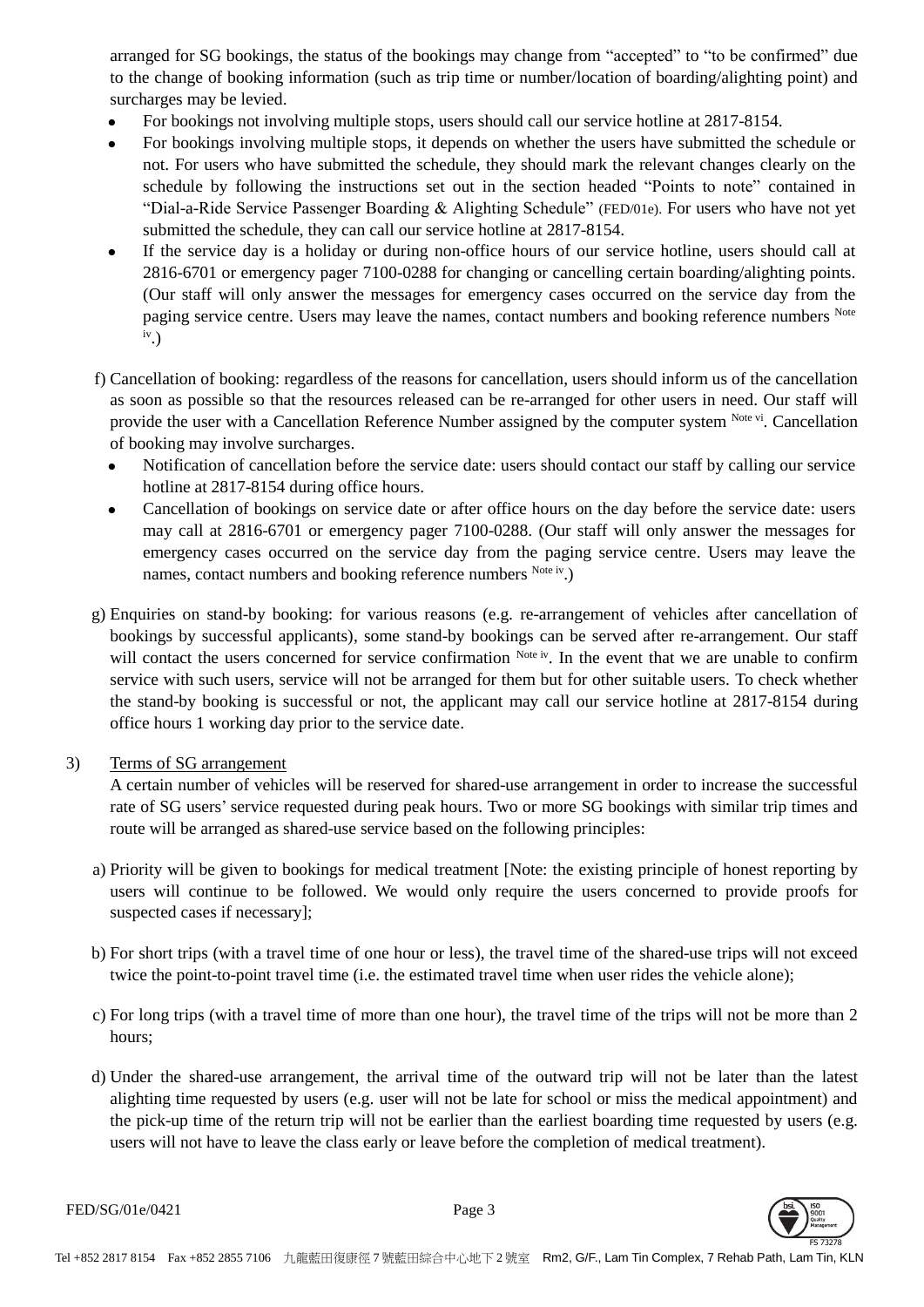e) Other rules for service arrangement

- If the priority cannot be determined based on the purpose of trip provided, service will be arranged on a first-come-first-served basis according to the date of booking.
- Service will be arranged for SG bookings which are unable to be arranged as shared-use service if there is available resources (e.g. vehicles available after providing the scheduled route service).

f) Handling of special case:

- If the locations of both the origin and destination of a booking are within 200 meters (one-half of the inner lane of a 400-meter standard running track) of a hospital feeder bus stop, the users should use the hospital feeder service. However, if users have difficulties in using the hospital feeder service due to the lack of barrier-free access and facilities on the way from and to the feeder bus stops, they may submit written requests to us for our consideration.
- If it is unsuitable or impossible for a user to accept shared-use arrangement due to special reasons (e.g. illness of the user or safety problems of the user and other passengers caused by the health, hygienic or mental conditions of the user), the user must submit a written request signed by an authorized professional (including registered doctor, registered nurse, registered physiotherapist, registered occupational therapist, principal or registered social worker), and the user's condition and the reasons for using DAR service to the medical unit must be stated in the written request for our consideration.

# 4) Fares and surcharges for SG

Since Rehabus service is subsidized by the government, users should cherish public resources, plan carefully before booking, use services on time and settle service charges within the time frame. Users should also read through the Annex: Procedure for Handling Dial-a-Ride Service Charges (including Fares and Surcharges) and "Dial-a-Ride Service Surcharges and Waiving Mechanism" (FED/10).

- a) Users who have been arranged shared-use service can enjoy a 30% discount of the Standard Fare (please refer to paragraph 4c below for details).
- b) Users will be notified of the Shared-use Fare together with the trip information after scheduling. Our driver will collect the Shared-use Fare as quoted by our staff from the user on the service day. However, for users who have been arranged shared-use service initially but use DAR service alone eventually for certain reason, fares should be paid according to paragraph 4d below.
- c) Calculation of Shared-use Fare: Our staff will use the Fare Calculator (please refer to "Guidelines on Fare Calculator for Shared-use Dial-a-Ride Service" (FED/SG/03)) posted on our website which is developed by using the digital mapping technique, Google Map, to estimate the travel time and distance as if the user rides the vehicle alone, the Standard Fare (calculated based on the travel time and distance estimated plus a service charge of HK\$5 per booking) and the Shared-use Fare (computed at 70% of the Standard Fare):

|                                                    | No. of Passengers | $1 \sim 4$ |
|----------------------------------------------------|-------------------|------------|
| Hourly Charge (HK\$): minimum 1 hour               |                   | \$24       |
| After 1 hour, charge for every 3 minutes or part   |                   | \$1.2      |
| thereof (HK\$):                                    |                   |            |
| Charge for every kilometer or part thereof (HK\$): |                   | \$1.2      |
| Service charge per booking (HK\$):                 |                   | \$5        |

Plus parking charge and tunnel charge (if applicable, please refer to "Dial-a-Ride Service Passengers Toll Rates of Tunnels & Bridges" (FED/04) for details).

Example: According to the estimate of Fare Calculator, the travel time of an SG shared-use service user riding a vehicle alone is within one hour, the distance travelled is 10 kilometers, no parking charge and tunnel charge, thus the Standard Fare would be HK\$24 x1 + HK\$1.2 x 0 + HK\$1.2 x 10 + HK\$5 = HK\$41.0. Shared-use Fare would be computed at 70% of the Standard Fare, HK\$41, i.e. HK\$28.7.

- d) Fare for SG (non-shared-use arrangement)
	- For SG users who need not share the vehicle with others for whatever reason (e.g. use the vehicle alone
- FED/SG/01e/0421 Page 4

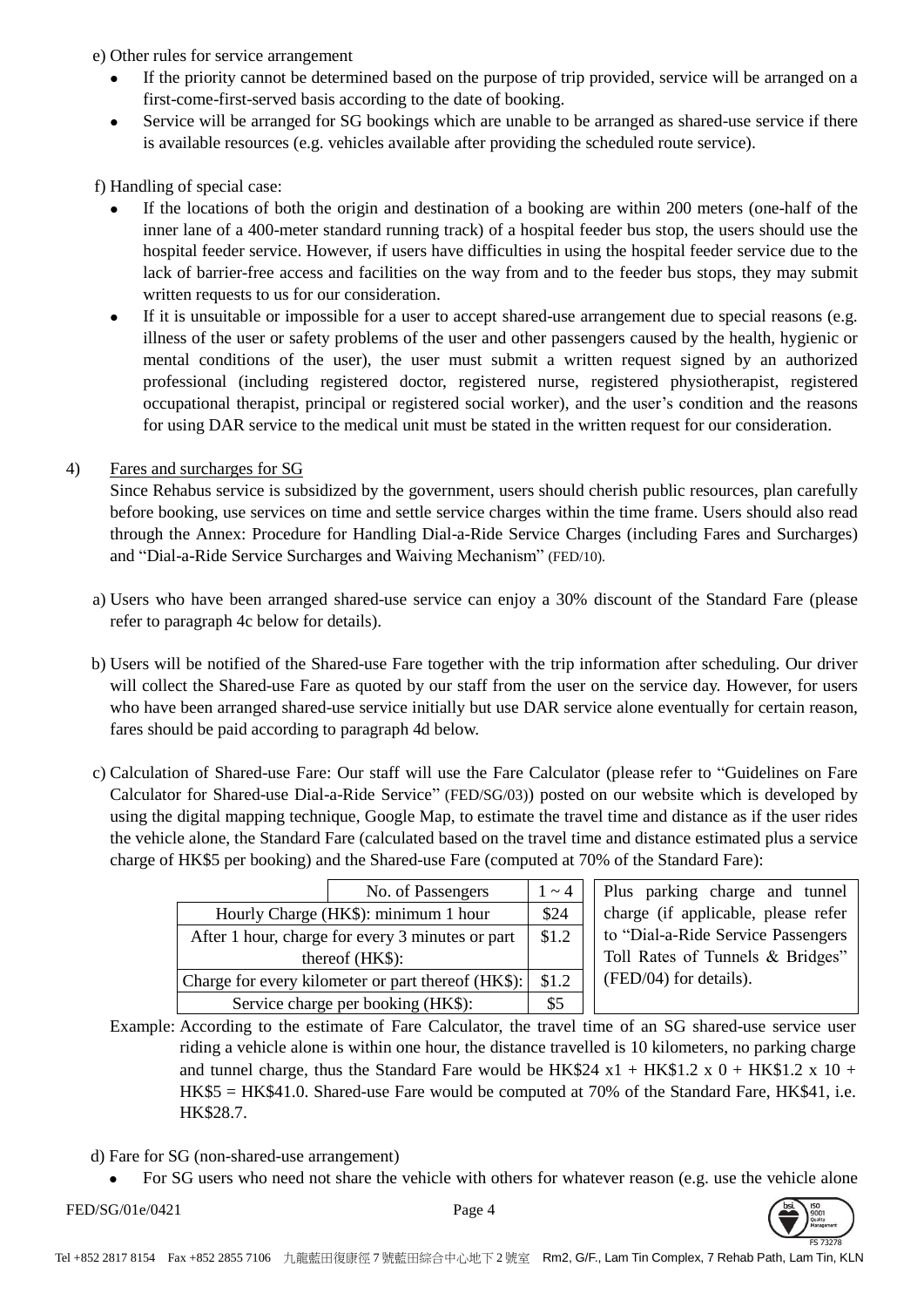due to the route, trip time, or the absence of other shared-use users on the service day), fares will be calculated according to the existing calculation method, i.e. fares are being charged on the number of passengers  $(1-4)$ , travel time (minimum 1 hour) and kilometers shown on the meter installed in each vehicle, plus a service charge of HK\$5 per booking. No concession will be given to these users.

- Attention: In the event that the user has boarded at the first pick-up point of a shared-use trip, but any users who should board at subsequent pick-up points have cancelled services while the driver is on the way to pick up them, or such users even cancel the services at the scheduled boarding points (i.e. Cancellation on the Spot), as the route was scheduled according to the shared-use arrangement (i.e. a shared-use route), Shared-use Fare is still applicable even if such user rides the vehicle alone.
- e) Should any special incident happens during a journey, we will try our best to arrange for other vehicle to pick up and transport the affected passengers. If the vehicle involved is providing shared-use DAR service for SG, the Shared-use Fare is still applicable; If the vehicle involved is not providing shared-use DAR service for SG, please refer to "Handling of Dial-a-Ride Service Fares Involving Special Incidents" (FED/12). No fares will be charged if we fail to transport passengers to destinations due to incidents.
- f) Surcharges and the waiver: please refer to "Dial-a-Ride Service Surcharges and Waiving Mechanism" (FED/10) for details.
	- To urge users to book our service prudently so as to avoid wasting the resources and affecting services to those in need, the three types of existing surcharges are still in use, which are Cancellation Charge, Charge for not providing/changing schedule and Forward Booking Cancellation Charge respectively. (Attention: Forward Booking Cancellation Charge is only applicable to the cancellation of successful forward SG booking made before 16 September 2017.)
	- If users are eligible to apply for a waiver, applicants should submit a written application for waiving of surcharges together with the supporting documents required by the end of the month in which the payment notice is issued. Users may use "Application Form for Waiving of Dial-a-Ride Service Surcharge" (FED/07e). Late submission will not be considered.
- 5) Other notes for attention
	- a) For registered individual DAR service users who are recipients of Comprehensive Social Security Assistance, please refer to "Half Fare Concessionary Application Notice" (FEC/01e) for an application form with notes for application.
	- b) If you have any enquiries about the service charge, please contact our Accounting Department by calling our service hotline at 2817-8154 during office hours within 7 working days from the service date. Late enquiries will not be entertained.
	- c) For any update on personal data (such as name of individual or organization user, correspondence address, contact number or change in condition of disabilities of individual user), please notify us in writing and submit the relevant supporting documents as early as possible by post, fax or email to rbroutes@rehabsociety.org.hk. Personal data of the users may be used for the purposes of study, research and development of our services in addition to the processing of the applications. Such data may be transferred to other government departments and bureaus for any matters relating to Rehabus services. Please refer to "Notes about Personal Data (Privacy) Ordinance" (FEG/14e) for details.
	- d) The notes and terms given above and the relevant booking form are subject to change without prior notice.
- 6) Contact us

For enquiries, please contact our staff by calling our service hotline at 2817-8154 or visit our website at http://www.rehabsociety.org.hk (select [Our Services][Transport & Travel][Rehabus Service]).

• Mailing Address Note vii: Rehabus, Room 2, G/F., Lam Tin Complex, 7 Rehab Path, Lam Tin, Kowloon

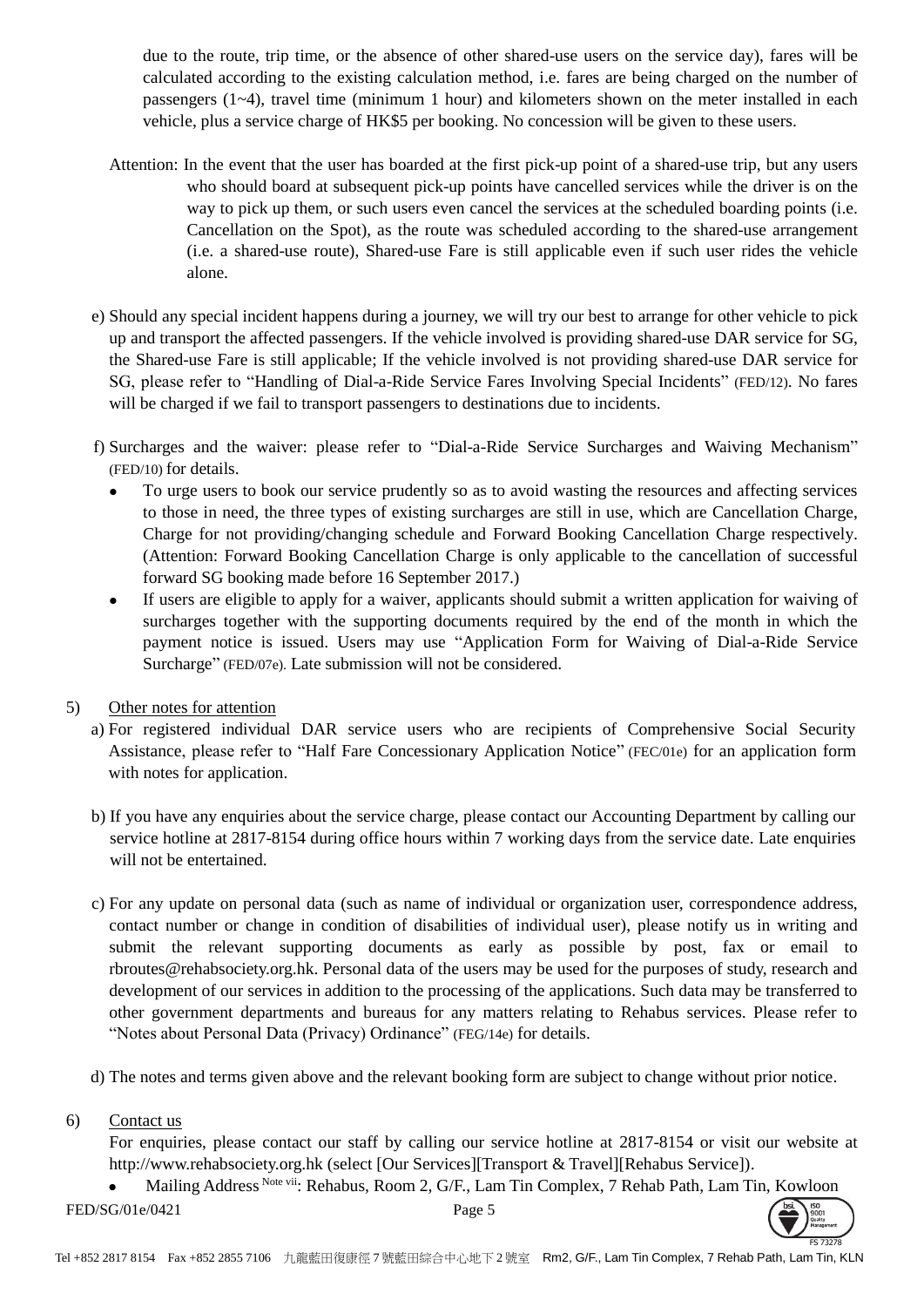- Service Hotline: 2817-8154
- Fax No.: 2855-7106
- Email Address:

─────────────────

rbroutes@rehabsociety.org.hk: for submitting schedules and booking forms for DAR Service rehabus@rehabsociety.org.hk: for general enquiries about Rehabus services and feedback on service quality (Users should not make application or cancellation of service via this email address.)

i. "Eligible PWD holding Hong Kong Identity Card" refers to:

- any PWD who holds a Hong Kong Identity Card issued under the Registration of Persons Ordinance (Chapter 177), except those who obtained their Hong Kong Identity Card by virtue of a previous permission to land or remain in Hong Kong granted to them and for whom such permission has expired or ceased to be valid;
- any child with disabilities who is a Hong Kong residents and under 11 years of age;
- any PWD who holds Certificate of Exemption (http://www.immd.gov.hk/eng/services/hkid/appforcert.html).
- ii. Registration procedure for DAR service:
	- Individual User: call our service hotline at 2817-8154 for registration. Relatives or other representatives can make registration on behalf of the PWD. Name and HKID card number of the PWD should be provided at the time of registration and an account number will be given to each newly registered user. [Enhancement of registration mechanism will be announced later: e.g. submission of a copy of "Registration Card for People with Disabilities" by PWD with permanent lower limb mobility disabilities, or submission of a mobility
	- difficulty document signed by recognized professionals within last 6 months.] Organization User: complete and return the Application for Dial-a-Ride Service Account & Monthly Credit Account (FED/08e) in applying for a service account and a monthly credit account. An account number will be given to each newly registered user.
- iii. Mechanism for preventing users from overstating the number of passengers (i.e. SG users falsely claim themselves to be LG users):
	- If a user overstates the number of passengers for the first time within a specified one-year period^, a warning will be issued;
	- If the user commits the act for the second time within the specified one-year period^, except for the bookings for medical treatment, all other bookings (including bookings which are "accepted" or "to be confirmed" or any subsequent bookings) will be given lowest priority in service arrangement within the specified period.
		- ^ A one-year period starting from the 1st day of the month after the month in which the first occurrence takes place. For example, the user overstates the number of passengers for the first time concerning the service on 23 February 2018. The one-year period will be from the first day of the next month till the end of the following 12 months, i.e. if the second occurrence takes place during a one-year period between 1 March 2018 and 28 February 2019, except for the bookings for medical treatment, all other DAR bookings for trips required on or before 28 February 2019 (including registered bookings or subsequent bookings) will be given lowest priority in service arrangement.
- iv. According to the workflow, our staff will contact users according to the sequence of messages left in the paging service centre during the working day. Users should pay attention to calls from telephone number 3143-8154, which is the displayed caller number of our office. Contacts would only be made in respect of the transport service arrangement or the follow up of service charges. No solicitation of money would be involved. Users should not disclose any personal data before verifying the identity of the caller so as to guard against loss.
- v. Booking Reference Number of DAR service: the first 3 English characters "DAR" represent "Dial-a-Ride Service", and the digits stand for the booking date and the sequence of bookings inputted by our staff on that day. For example, the Booking Reference Number of "DAR2018-02-08-0001" represents the first DAR Service booking inputted on 8 February 2018. [Attention: the Booking Reference Number does not relate to the service date.]
- vi. Cancellation Reference Number of DAR service: the first 4 English characters "CDAR" represent "Cancel Dial-a-Ride Service", and the digits stand for the date on which the booking is cancelled and the sequence of cancellation on that day. For example, the Cancellation Reference Number of "CDAR2018-03-24-0007" represents the 7th cancelled DAR Service booking on 24 March 2018. [Attention: the Cancellation Reference Number does not relate to the service date.]
- vii. Underpaid mail items are subject to surcharge by Hongkong Post. We will not accept underpaid mail items, which will be handled by Hongkong Post. For proper delivery of mail items to us, and to avoid unnecessary delivery delay (e.g. return to the sender), please ensure the mail items bear sufficient postage before posting.



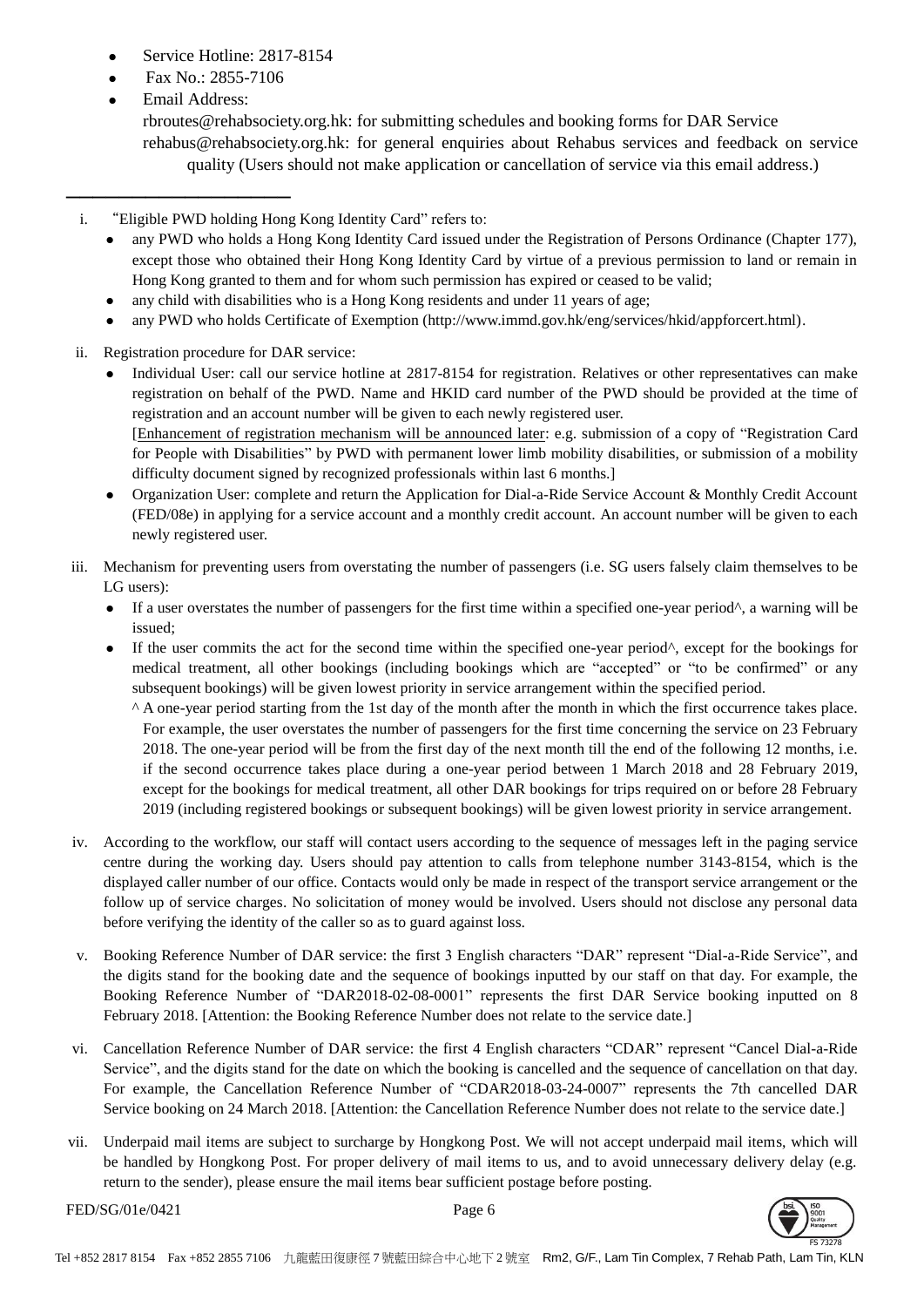# **Annex: Procedure for Handling Dial-a-Ride Service Charges (including Fares and Surcharges)**

## **Individual User:**

- a) Fares: Payment shall be made immediately by cash or by Octopus after receiving the service, and our drivers will issue a receipt at once.
- b) Surcharges: If the service required involves surcharges, users will receive a payment notice for surcharges in the middle of the following month. User should settle the payment before due date\*.

## **Organization User:**

- a) Fares: Payment can be made immediately by cash or by Octopus after receiving the service, and our drivers will issue a receipt at once. For users who have applied for a monthly credit account, the Kilometer Record Sheet can be obtained from our drivers for reference. Organization user on monthly payment term will receive a monthly invoice for the services of the whole month in the middle of the following month. After receiving the invoice, user should settle the payment before due date\*.
- b) Surcharges: If the service required involves surcharges, user will receive a payment notice for surcharges (together with the monthly invoice) in the middle of the following month. User should settle the payment before due date\*.

| <b>Deadline</b>         | <b>Parties</b> | <b>Action</b>                                                                   |  |
|-------------------------|----------------|---------------------------------------------------------------------------------|--|
| On or before the 15th   | Accounting     | Send out (i) invoice and (ii) payment notice for surcharges to users using      |  |
| day of the first month  | Department     | DAR service in the previous month and the due date would be the 28th day        |  |
| following the month in  |                | of the following month.                                                         |  |
| which the service is    |                | Any user who fails to pay the charges by the due date will have to pay a        |  |
| provided                |                | 10% overdue charge. (Postmark date on the envelope will be regarded as          |  |
|                         |                | date of receipt).                                                               |  |
| Before the due date on  | $Users^*$      | Payment by cash will be accepted at our office.<br>$\bullet$                    |  |
| the 28th day of the     |                | Post (i) a cheque together with (ii) the bottom part of the invoice or the      |  |
| second month following  |                | payment notice for surcharges to the Accounting Department at                   |  |
| the month in which the  |                | Rehabus.                                                                        |  |
| service is provided     |                |                                                                                 |  |
|                         | Accounting     | Official receipt will be issued to user immediately after the cash<br>$\bullet$ |  |
|                         | Department     | payment is made.                                                                |  |
|                         |                | For users who post a cheque for payment, official receipt will be posted        |  |
|                         |                | to those users after the payment has been processed.                            |  |
| On or before the 10th   | Accounting     | Users who fail to make payment will receive a reminder requesting for           |  |
| day of the third month  | Department     | payment of fares, 10% overdue charge and surcharges concerned (if               |  |
| following the month in  |                | applicable) before the 26th day of the month, otherwise all Rehabus             |  |
| which the service is    |                | services (including DAR, Scheduled Route and Pooled Dial-a-Ride                 |  |
| provided                |                | services) to those users will be suspended starting from the 1st day of the     |  |
|                         |                | following month.                                                                |  |
| By the end of the third | Accounting     | Users who fail to make payment will receive Service Suspension Notices          |  |
| month following the     | Department     | which notifying them of the suspension of all Rehabus services from the         |  |
| month in which the      |                | 1st day of the following month. The monthly credit accounts of such             |  |
| service is provided     |                | organization users will also be cancelled.                                      |  |
|                         | Users          | For users who settle the payment after suspension of services, their            |  |
|                         |                | services as originally booked would be resumed on the 10th working day          |  |
|                         |                | after the payment is settled.                                                   |  |

### **\* Work Flow of Handling Payment on Monthly Term and Surcharges:**